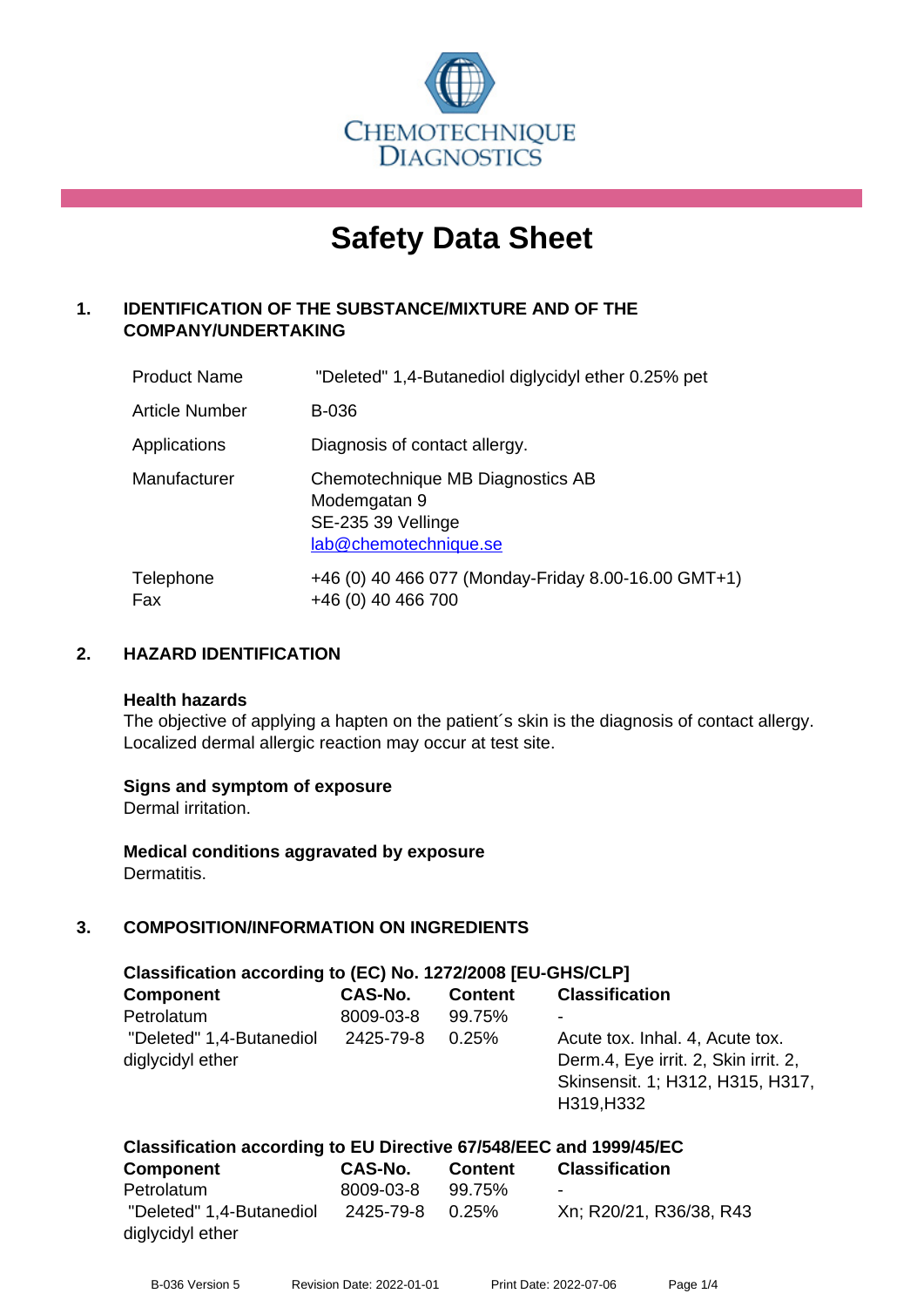## **4. FIRST AID MEASURES**

**Emergency and first aid procedures** Obtain medical attention.

## **5. FIRE-FIGHTING MEASURES\***

#### **Suitable extinguish media**

CO2, powder or water spray. Fight larger fires with water spray or alcohol resistant foam.

**For safety reasons unsuitable extinguishing agents** Water with full jet.

**Special protective equipment for fire-fighters** Wear self-contained respiratory protective device. Wear fully protective suit.

\*Data is shown for petrolatum only

### **6. ACCIDENTAL RELEASES MEASURES**

**Steps to be taken if material is released or spilled** Contain and place in a closed container.

## **7. HANDLING AND STORAGE**

**Precautions to be taken in handling and storage** Store dark at 5-8°C. Avoid extended exposure to light. FOR EXTERNAL USE ONLY.

## **8. EXPOSURE CONTROLS/PERSONAL PROTECTION**

**Respiratory protection** Not required.

**Ventilation** Local exhaust.

**Protective gloves** Disposal gloves.

**Eye protection** Not required with normal use.

**Work/Hygienic practices** Wash hands after each use.

## **9. PHYSICAL AND CHEMICAL PROPERTIES**

Odour **Odourless** 

Appearance Ivory White Semi-solid

Melting point\* 50-55° C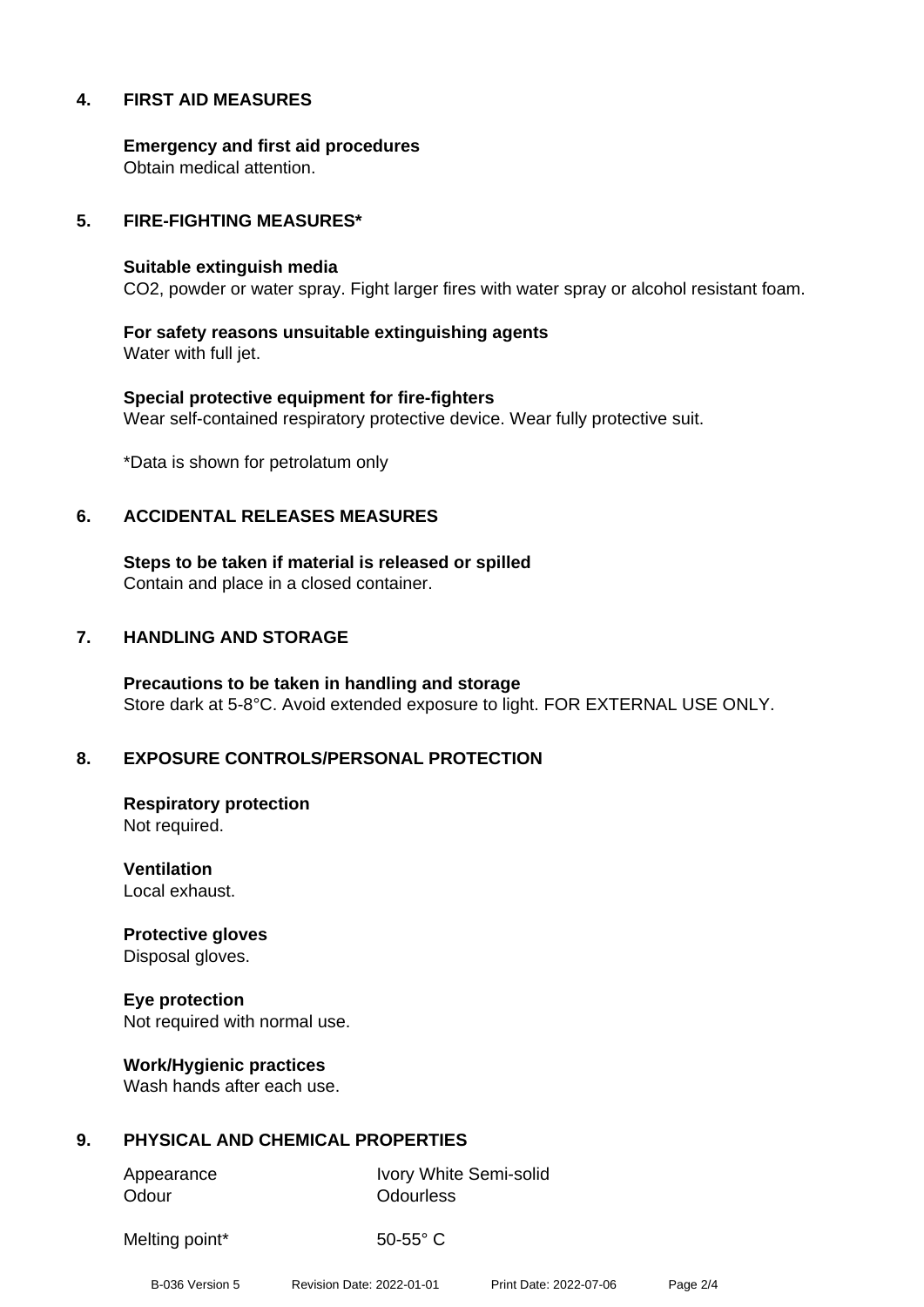Boiling point\* No data available Flash point\*  $>100^{\circ}$ C Self ignition\* Product does not self ignite. Danger of explosion\* Product does not present an explosion hazard. Density\* No data available. Solubility in/Miscibility with Water\* Insoluble

\*Data is shown for petrolatum only

## **10. STABILITY AND REACTIVITY**

### **Incompability**

May react with strong oxidizing agents.

## **Stability**

Stable at recommended storage conditions.

### **Hazardous byproducts**

Combustion may generate CO, CO2 and other oxides.

## **Hazardous polymerization**

Will not occur.

## **11. TOXICOLOGICAL INFORMATION**

No data available.

## **12. ECOLOGICAL INFORMATION**

No data available.

## **13. DISPOSAL CONSIDERATIONS**

## **Waste disposal method**

Comply with federal, state/provincial and local regulation.

## **14. TRANSPORT INFORMATION**

Not dangerous goods.

## **15. REGULATORY INFORMATION**

The classification is according to the latest editions of the EU lists, and extended by company and literature data.

## **16. OTHER INFORMATION**

## **Text of H-statements and R-phrases mentioned in Section 3**

| Acute tox. Inhal. 4<br>Acute tox. Derm. 4 |                           |                        | Acute toxicity, Inhalation (Category 4)<br>Acute toxicity, Dermal (Category 4) |  |
|-------------------------------------------|---------------------------|------------------------|--------------------------------------------------------------------------------|--|
| B-036 Version 5                           | Revision Date: 2022-01-01 | Print Date: 2022-07-06 | Page 3/4                                                                       |  |